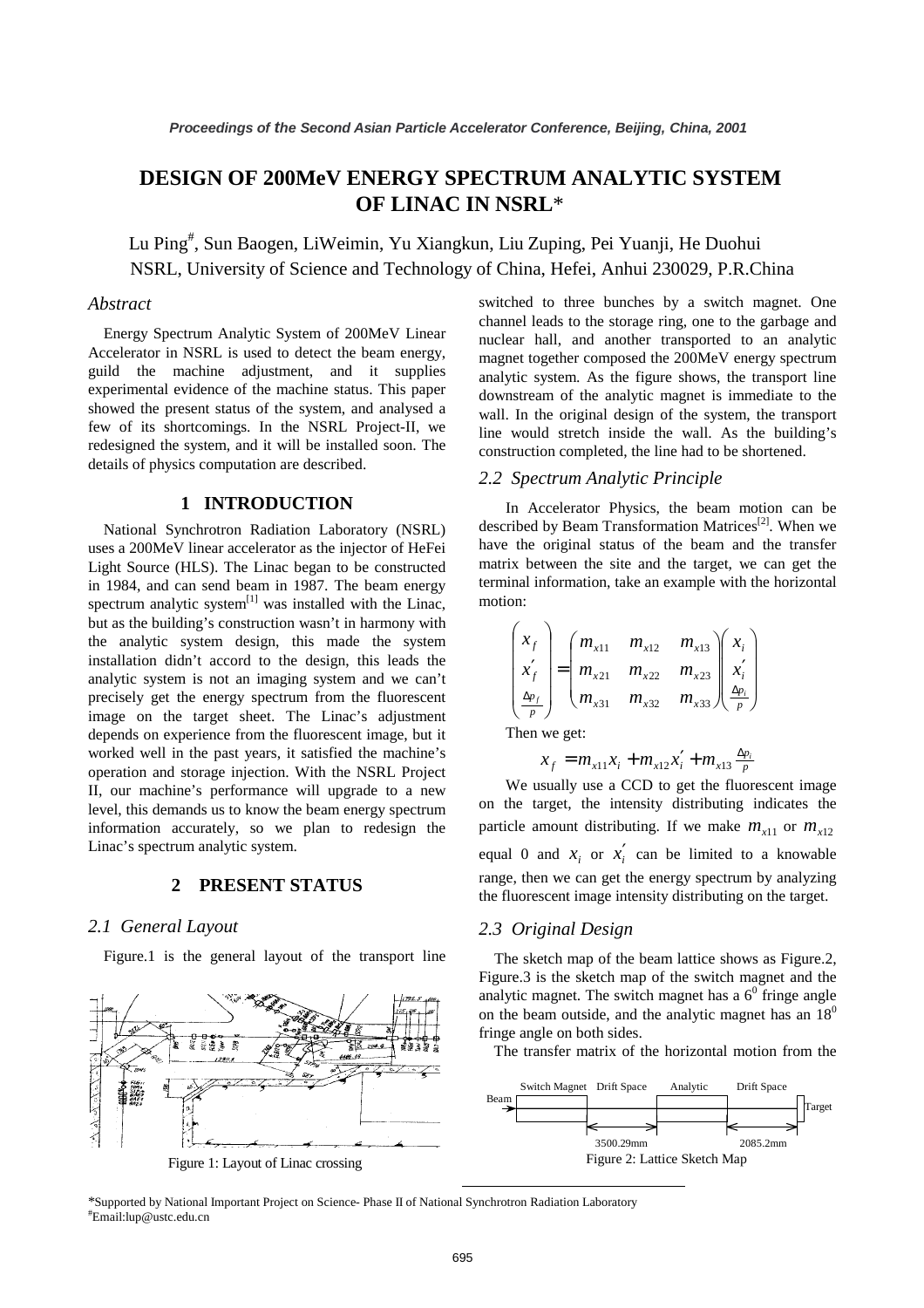switch magnet entrance to the target is calculated as the following:



Figure 3: The sketch map of switch magnet

#### and analytic magnet

In the computation, we use meter, radian as the units. The half width of the fluorescent target is 5cm, so we can

get  $\pm \frac{0.05 \times 200}{0.05 \times 100} = 10.635$  MeV's energy spectrum 0.9403

information on the target. In order to make the beam dispersion influence less than 1mm on the target, the aperture of the scraper should limit the dispersion angle

in 
$$
\pm \frac{0.5 \times 10^{-3}}{2.683}
$$
 rad = ±0.186 mrad.

From the upper analytic, we have the following conclusion:

- The resolution of this system is very low. The fluorescent material granule and the CCD have a definite resolution, the detail spectrum will be blurred.
- The demand to the aperture of scraper is high, it will be a great influence to machine operation and storage injection.

# *2.4 Present Status*

As the building's construction wasn't in harmony with the design, the vacuum chamber had to be shorten so that it can be installed, now the real length of the drift space downstream the analytic magnet is 1.422m, using this length, we calculated the transfer matrix:



As the matrix shows, both  $x_i$  and  $x'_i$  will influence the target image.

# **3 SYSTEM REFORM**

### *3.1 Final Redesign*

We have tried and computed many schemes, and determined the scheme eventually. Whereas the modulability is so limited as the target is adjacent to the wall, a rational idea is to push on the analytic magnet and the transfer line downstream of it to the spacious corner crooked to the nuclear hall. There is each quadrupole magnet respectively on the downstream and the upstream of the analytic magnet.



Figure 4: Final Redesign Layout

Figure 4 shows the redesigned layout, we appoint the site at the nearest flag detector as the object, and select appropriate length so that its image (Make the transfer matrix's element  $m_{x12}$  equal zero from the object to the target) can be displayed on the target when no current supplies the two magnets. We can adjust the resolution of the spectrum analysis by setting corresponding current of the magnets. But we found a problem later, the  $\beta_v$ function is too big to transfer the beam to the target. For solving it, we add a quadrupole magnet about in the middle of the transfer line between the switch magnet and the analytic magnet, set its K<0, we can depress the  $\beta_{\rm v}$ , and the  $\beta_x$  is limited in an acceptable range. Figure.5 shows the sketch map, Q1, Q2, Q3 are the quadrupole magnets, the dashed Q1 is supplemented, the effective lengths of Q1, Q2, Q3 are all 0.28m. In the following, we will give the calculated result of Twiss parameter.

### *3.2 Calculated Result of Twiss Parameter*

 The initial Twiss Parameter at the entrance of the switch magnet is:  $\beta_x = 48.32974$  m,  $\beta_y = 1.35255$  m,  $\alpha_x =$ - 2.56926,  $\alpha_v$  = - 0.09582, η = 0, η' = 0, the emittance is 0.5mm.mrad(the horizontal and the vertical are the same). We calculated the β function along the transport line of



Figure 5: The Redesigned Lattice Sketch Map